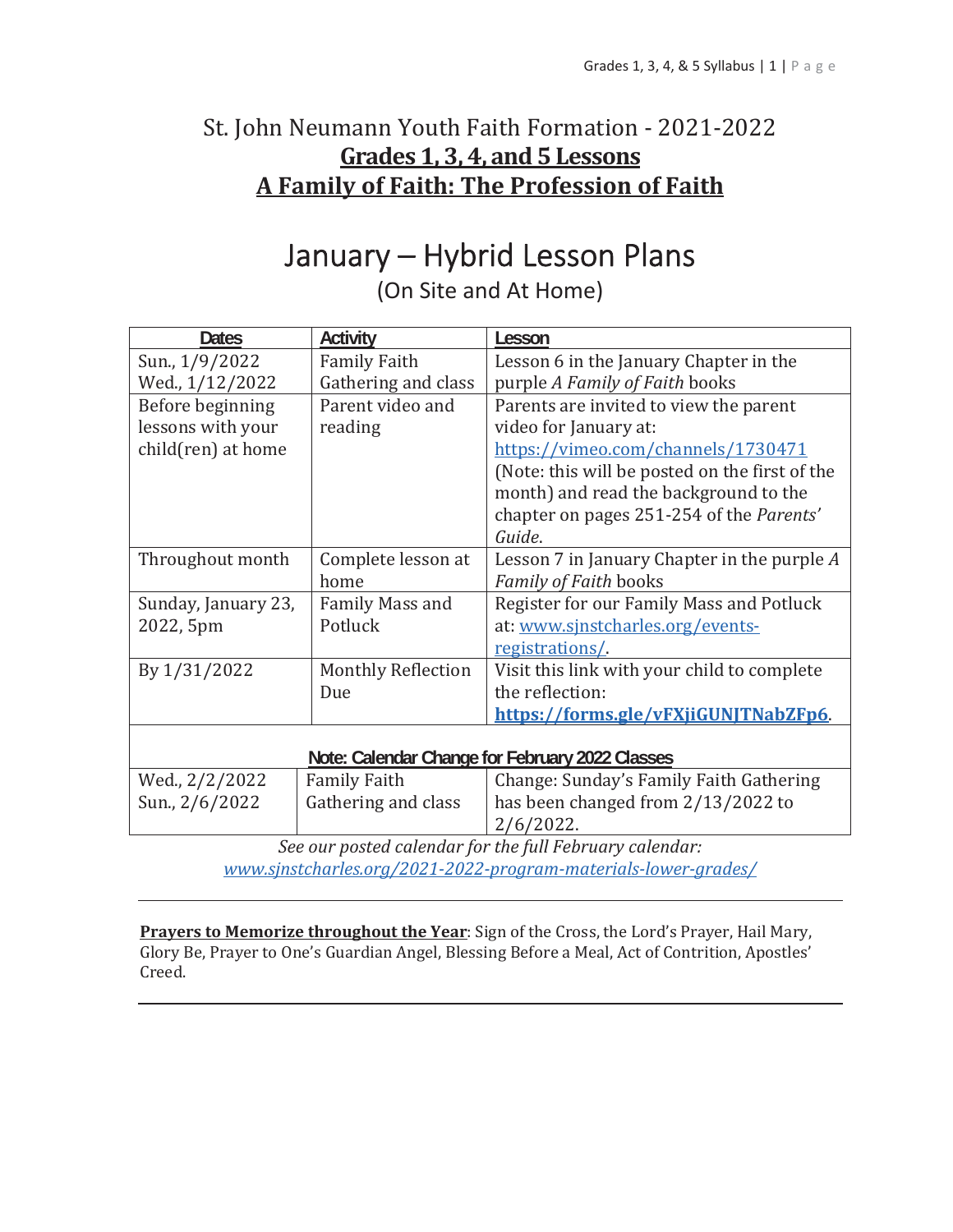# Key Ideas for the Month

#### **Key Ideas of our January Lessons:**

- Lesson 6: Through His life, Jesus revealed:
	- $\circ$  The truth of who He is
	- $\circ$  The life He has planned for us
	- o The way to live in order to spend eternity with Him in Heaven
- $\bullet$  Lesson 7:
	- o When we are baptized as Christians, all our sins are forgiven
	- o Baptism makes us God's adopted children.
	- o Baptized Christians are no longer the lost descendants of Adam but are children of God
- To work on all month:  $\bullet$ 
	- $\Omega$ Scripture verse of the month, saint of the month, Apostles' Creed memorization, Words to Know for the month, and Car Conversations.



#### **Catechists and Children, complete in class:**

Grades 1 through 5: Goal is to communicate the lesson's Key Ideas using age-appropriate activities.

- $\bullet$ Be on the upper level for the Family Faith Gatherings (Sundays in Hoffman Center; Wednesdays in Hermes-Media Center) at the start time of the session. Once upstairs, get your grade-level sign, which will be in the white basket on a rolling cart. Therese will dismiss catechists and students to the lower level by grade about 10 minutes into the session. Lead students single file to lower-level classroom through stairwell by the nursery.
- Opening Prayer in Classroom Procession to set up prayer table if you choose to do this; end with the Apostles Creed (5 min).
- Activity 1: Who is Jesus  $(10 \text{ min})$ .
	- o Share with the students that you will read a passage from their books that asks the question: Who is Jesus? Let them know that you want them to listen for the answers in what you read.
	- o Read the two paragraphs labeled, "Who is Jesus?" from the Who Is Jesus Essay on pages 85 and 86 of the Children's Activity Book or on pages 108 and 109 of the Parents' Guide.
	- $\circ$  Ask: Based on what I just read, who is Jesus? Answers from the passage include God, the Son of God, and Second Person of the Blessed Trinity.
	- o Write down all children's answers on the classroom white board as they are given. Then go back and ask the students to judge whether each of the answers is correct. You may want to read the passage one more time now that the answers are written on the board.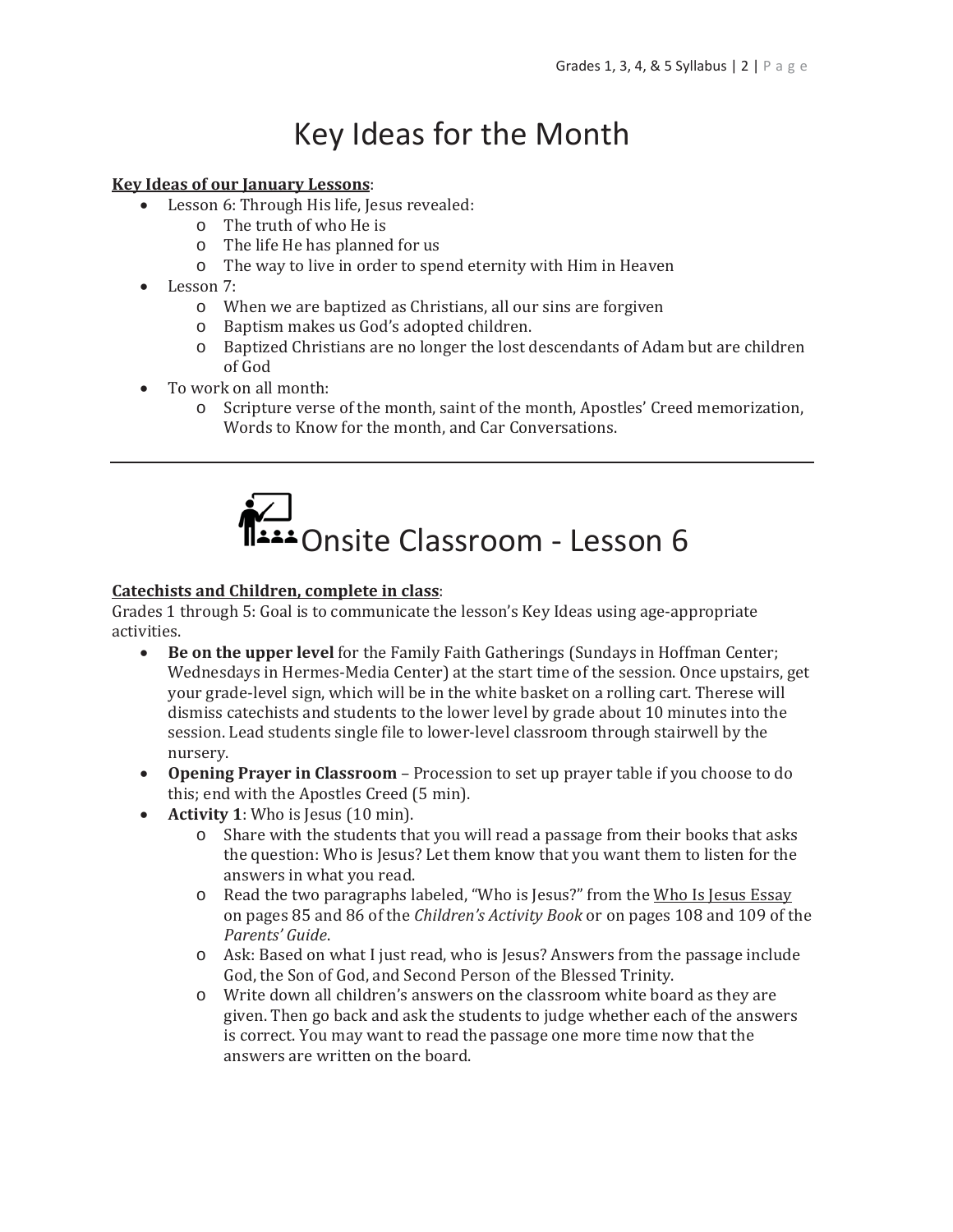• For younger children, start out with right and wrong answers written on the white board. After reading the passage, have the children tell you which answers are correct and which are wrong. See example below.

| <u>Who is Jesus?</u>           |                              |  |
|--------------------------------|------------------------------|--|
| <b>Right and Wrong Answers</b> |                              |  |
| God                            | Just a human being           |  |
| Not God                        | Second Person of the Trinity |  |
| Son of God                     | Not related to God           |  |

- o .Suggest one additional answer to the question: Who is Jesus? ... Jesus is our Savior: Jesus said in John 14:6, that he is "the way, the truth, and the life" (John 14:6). Explain that this means that Jesus is a model for how we are to live.
- **Activity 2: Miracles of Jesus (30 min).** 
	- $\circ$  Walk through the discussion on page 111 in the *Parents' Guide*. Be sure the children understand that Jesus performed miracles (called signs in John 20:30-31) because he wanted us to believe in Him and that He is the Messiah and the Son of God, and that by believing this we might have eternal life through Him.
	- For Grade 1:  $\circ$ 
		- Complete the activity on page 111 titled "Activity for Children Ages 5-8," in the Parents' Guide, using the Hunting for Miracles pages (87-88) in the Children's Activity Book.
		- Complete the Craft of Jesus Calming the Storm: Prep the craft by cutting the images out before hand for the children. Have each color the scenes for the craft. Each child should use a brad to attach the boat on top of the wheel of weather. Turn the wheel to show the storm and the calm. Reread the Scripture passage after the craft is complete and have the children turn their wheels at the appropriate time.





- For Grades 3 through 5:  $\circ$ 
	- Complete the activity on page 112 in the Parents' Guide titled, "Activity" m. for Children Ages 8 and Up," using the Jesus' Miracles pages (89-90) in the Children's Activity Book.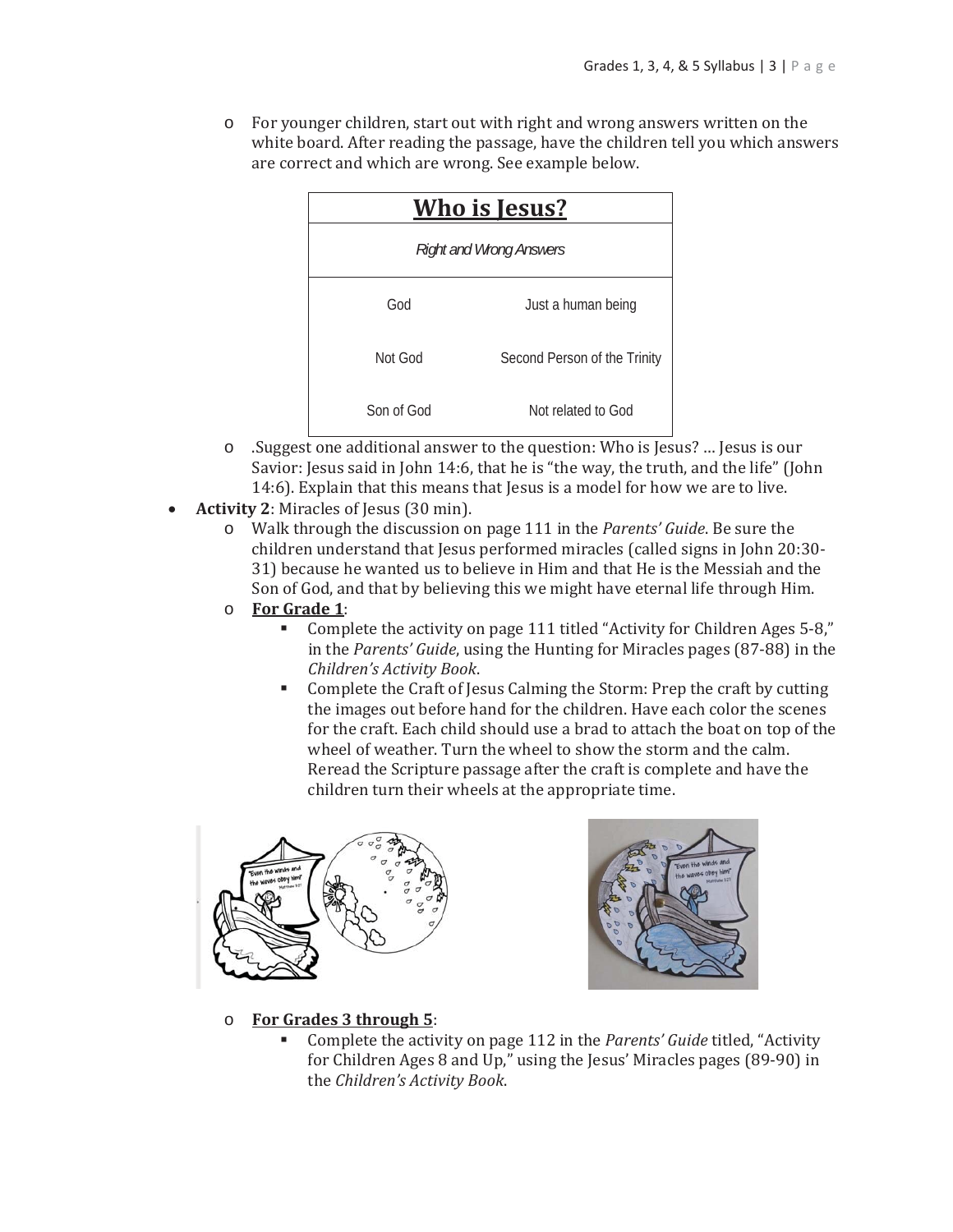• Complete the Scripture Play "The Wizard of Eyes" (the catechist version of lesson plan contains the play at the end of the file / the version of this lesson plan printed for parents will not contain the play)

#### Supplies in your In-boxes for Sun., 1/9/2022, and Wednesday, 1/12/2022.

- Extra copies of pages 85-90 of *Children's Activity Book* in case anyone forgets their book.
- For Grade 1:
	- o Sheet with images for the Jesus Calming the Storm craft one per child
	- $\circ$  Brads for the craft one per child
- For Grades  $3, 4$ , and  $5$ :
	- o Pair of sunglasses for Scripture play



Note: In the classroom, children completed Activities 1 and 2 of Lesson 6. We suggest that you complete at home either Activity 3, "Jesus' Miracles," or Activity 4, "I am the Truth," which are for your family storybook (the white binder provided to you).

## **Activity 3: Jesus' Miracles** Storybook Activity

Ages: All ages.

Focus: Review of Jesus' miracles

"Parent's Guide" pages: pages 114

"Children's Activity Book" pages: n/a

Activity: Create a Family Storybook page focused on Jesus' miracles.

#### Key ideas to communicate to the children:

• Jesus healed the sick, had power over nature, brought the dead to life, and forgave sins.

### **Activity 4:** I Am the Truth **Storybook Activity**

Ages: All ages.

Focus: Jesus reveals himself to our families.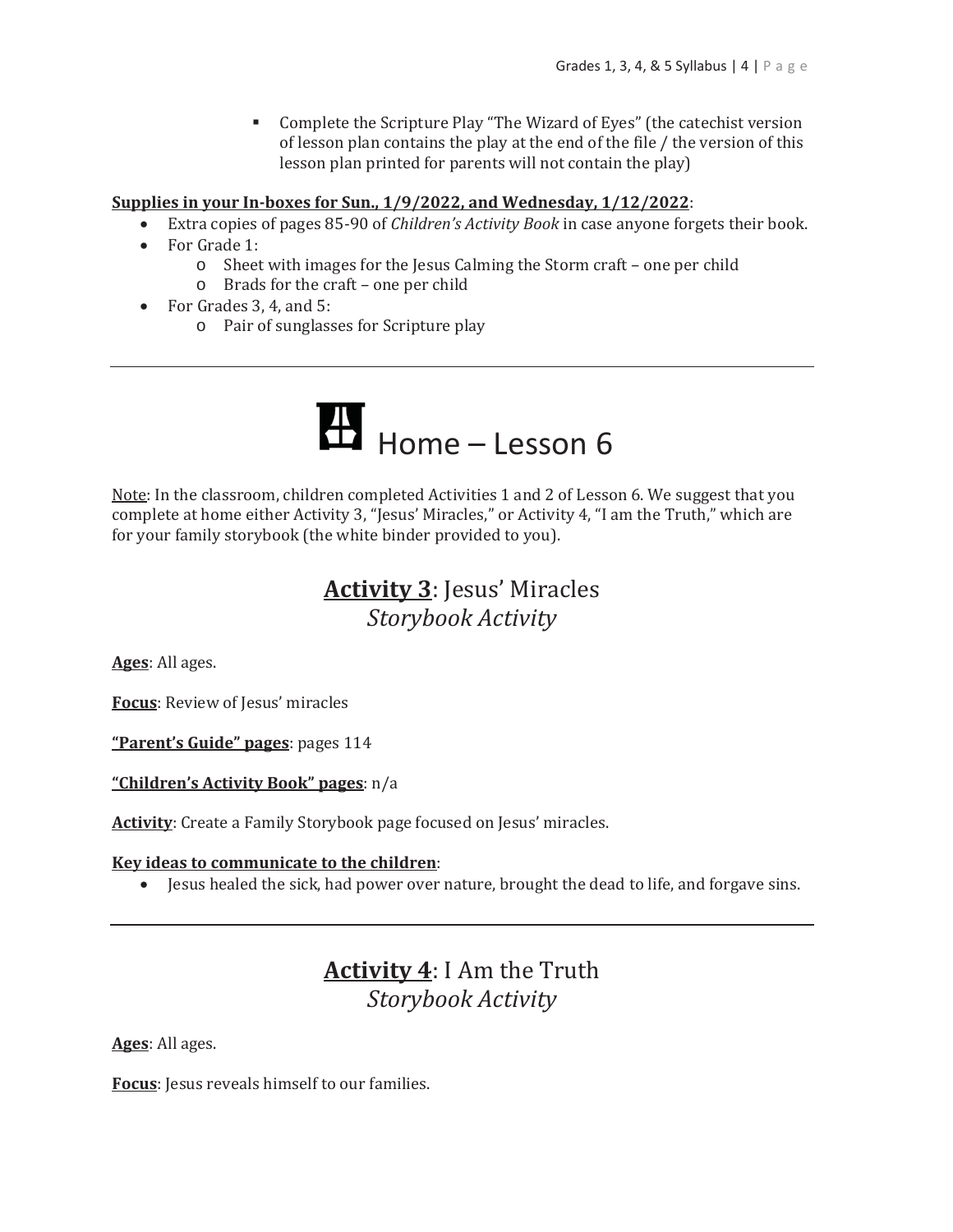"Parent's Guide" pages: page 115.

#### "Children's Activity Book" pages: n/a

Activity: Create a Family Storybook page focused on how God has revealed himself in your family.

#### Key ideas to communicate to the children:

- God reveals the truth of who He is to you and to your family personally.
- Review examples of when and how this has happened in your family.



Parents, choose two to three activities in this lesson to present to your children at home. Communicate the lesson's key ideas, listed above.

## **Activity 1:** I Am the Way

Ages: All ages.

Focus: Jesus defeated death and sin so we would not have to suffer eternal separation from God.

"Parent's Guide" pages: pages 118-121

#### "Children's Activity Book" pages: pages 92-96

**Activity**: Play a Redemption Game, in which each family member gives up something important for the duration of the game. This important thing is won back, or redeemed, by the actions or prayers of another family member. You can supplement this discussion with a fill-in-the-blank worksheet and a creative project based on John 3:16.

#### Key ideas to communicate to the children:

- God became man and freely suffered the consequences of our sin. Jesus redeemed us -He conquered the power of death by rising from the dead, defeating sin so we would not have to suffer eternal separation from God.
- Christ's Death and Resurrection restored our true inheritance as children of God: eternal life with Him in Heaven.

## **Activity 2:** Baptism: The First Step on the Way

Ages: All ages.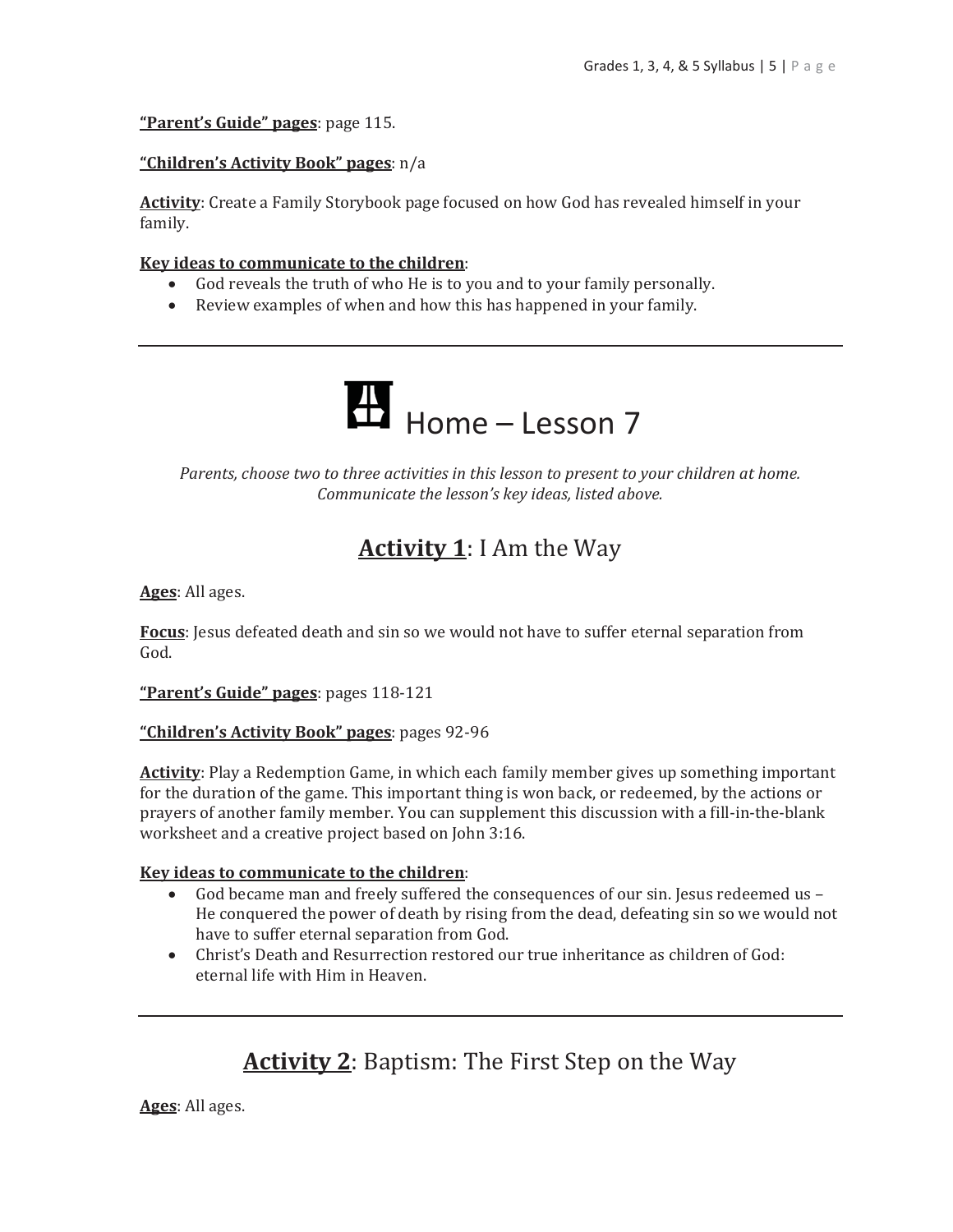**Focus:** Jesus forgives our sins and recreates us as children of God in Baptism. We need Baptism to go to Heaven.

#### "Parent's Guide" pages: page 122-125

#### "Children's Activity Book" pages: pages 97-98

**Activity:** Discuss with your children how water is a fundamental part of life on earth. Discuss how God uses water in a special, grace-filled way during Baptism. Read and discuss a family essay on Baptism.

#### Key ideas to communicate to the children:

- Baptism is God's way of cleansing our Original Sin. In Baptism, we die to our sins and are reborn as a child of God.
- Jesus commanded the Apostles to baptize people "in the name of the Father, and of the Son, and of the Holy Spirit."
- Baptism is necessary to open the way to Heaven for us.

#### **Supplement for Older Children:**

• Watch and discuss with your child ren a Sophia SketchPad video on Baptism: https://youtu.be/wv5GyWJaQ-Q.

## **Activity 3: I Am the Life**

Ages: All ages.

**Focus:** Jesus calls everyone to the Kingdom of God.

"Parent's Guide" pages: page 126

"Children's Activity Book" pages: page 99

**Activity:** Work with your child to complete a matching activity that helps your child identify the qualities of the Kingdom of God.

#### Key ideas to communicate to the children:

- Jesus shows us the life he has planned for us. This is the Kingdom of God.
- The Kingdom of God has these qualities:
	- o It is both within us, and yet is to come in eternity.
	- o It is a priceless treasure.
	- o It is knowledge of God.
	- o It is abundant, full life.
- We have the responsibility to share the Good News of the Kingdom of God, make disciples of all people, and bring them into the Kingdom through Baptism.